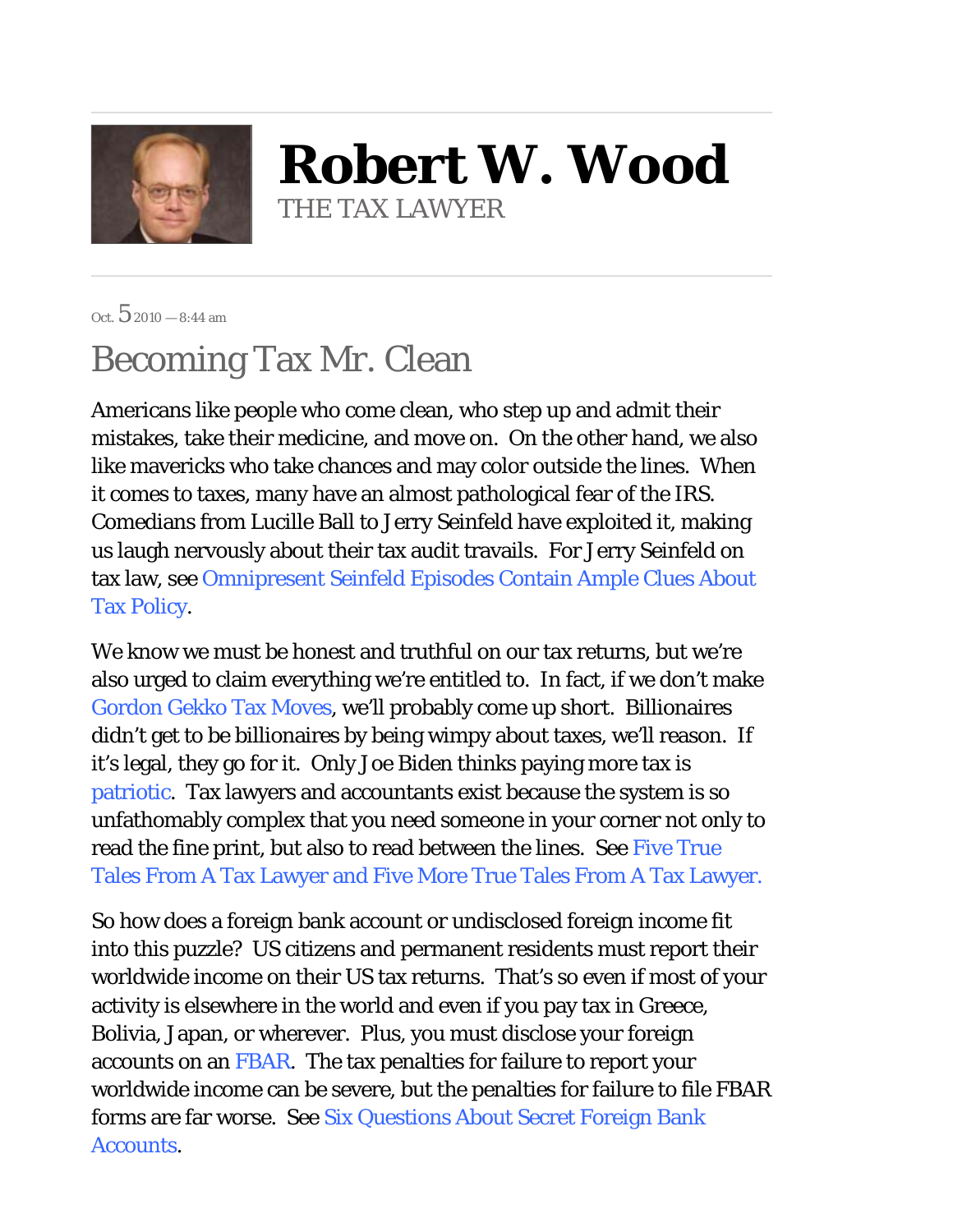But many foreign bank accounts were inherited, don't pay interest, lay dormant for years, or belong to those living overseas for decades. If you report all your income but simply didn't inform the government you have offshore money, you're still at risk. The IRS has done a good job of making clear that the stakes are high, including jail time or big penalties. There's also been no end of press about coming clean with the IRS. See IRS Offshore Tax-Avoidance and IRS Compliance Efforts.

Unfortunately, the IRS isn't making the process easy. In the face of 4,450 Americans whose names were revealed by UBS, about 15,000 people entered an IRS voluntary disclosure program. Even for someone advising many clients in these circumstances, it's tough to predict how much it will cost to come clean, especially now that last year's prepackaged voluntary disclosure window is closed. Coming forward now is tougher. That's unfortunate. It's making some people who want to get right with the IRS doubt the process and whether it's worth it.

I've been a tax lawyer for 30 years, and traditionally, nearly every client in this precarious situation came forward through their tax lawyer (not their accountant, since you need attorney-client privilege). Almost invariably, you could avoid prosecution and excessive fines. But some clients now think they may be facing worse treatment by coming forward than if they just clam up and are eventually contacted by the IRS. Inevitably they may also be thinking there's a good chance they will never be discovered.

Just how much the IRS can prove and what penalties they can impose if you decide not to ask for mercy is also becoming less clear. One recent case, J. Bryan Williams, suggests the IRS may have a hard time proving "willfulness" when a US taxpayer with a foreign bank account didn't know he had to report the account. Even though Williams checked the "No" box indicating he did not have a foreign bank account and did not file FBARs, the court was not persuaded he was trying to evade taxes.

Some advisors note the unusual facts and believe it hardly signals a get out of jail free card. But some people seem emboldened by the decision and may be reevaluating their situations. There are other far larger-stake cases the IRS has lost, including a racy tax evasion case against Brazilian